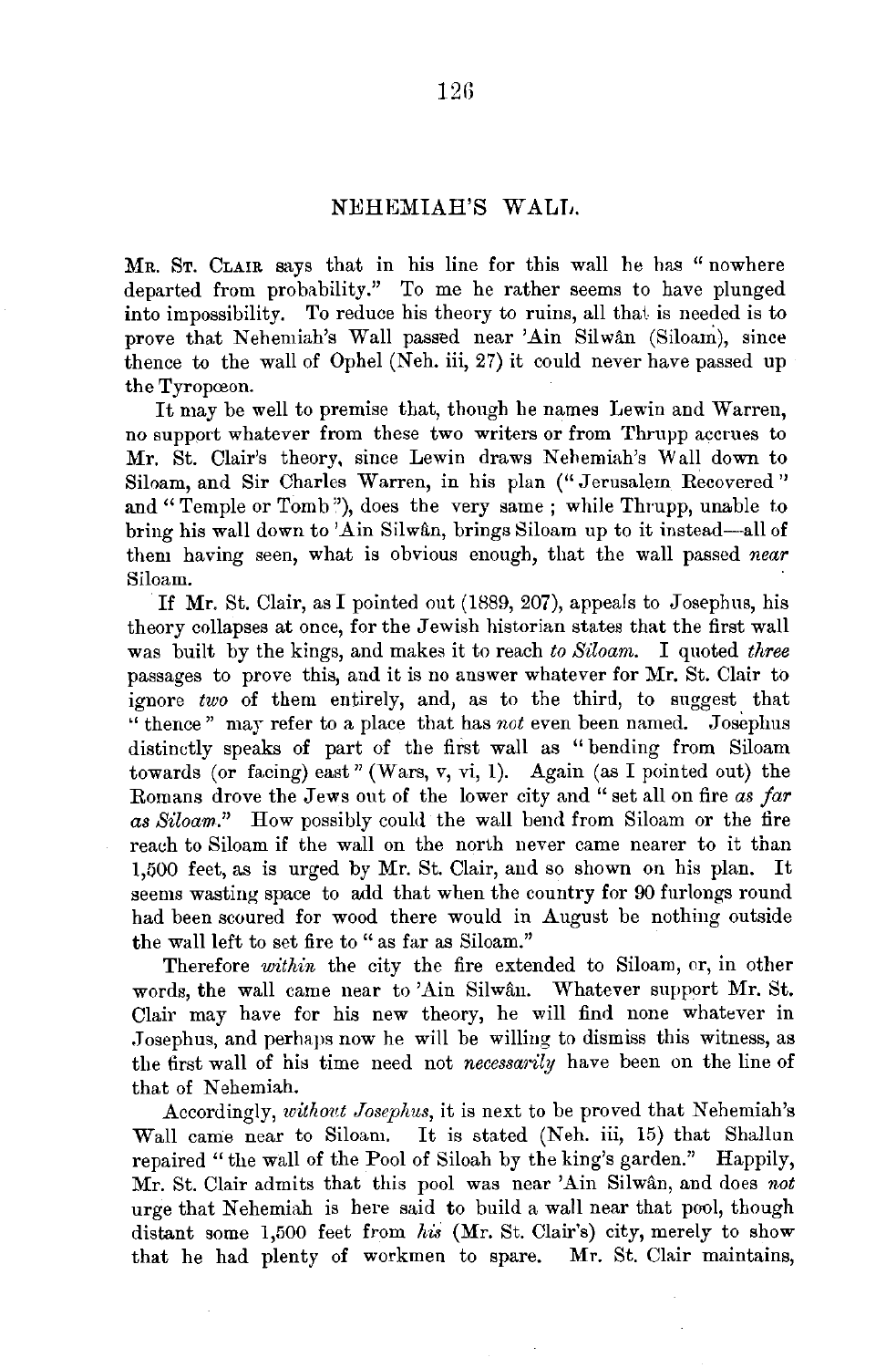however, that his wall across the valley, 1,500 feet distant from the Pool of Siloam, derived its name from that pool; just as now the Jaffa and Damascus Gates at Jerusalem are named from places miles away. Gates naturally have and had, as at Rome, their name from places to which the road led that passed through them ; but that part of a city wall should have its name from the place as well as from the direction (as east, &c.) towards which it looked is quite a *different* question. Neither Lewin (so far as I remember) nor Mr. St. Clair attempts to give any instance of the kind.

Neh. iii, 15, mentions indeed the *fountain* gate, because the road through it led to the *fountain*. Whether this means 'Ain Silwân or En-rogel *(see* Jos. Ant. vii, xiv, 4, and Wars, *v,* xii, 2) need not now be discussed ; and if the wall adjacent could have derived its name from the road, why, I may ask in turn, was it not called *the fountain wall,* instead of *the wall of the Pool of Siloah ?* If there is any truth in Mr. St. Ulair's way of taking the words, surely he can furnish us with an example to save his theory from destruction.

Until such an instance is produced, *the wall of the Pool of Siloah* must be taken to mean *literally what it says;* just as the Damascus wall meaus the wall of and at Damascus, and not part of the wall of Jerusalem, near the Damascus Gate.

Therefore, as Shallun repaired the wall of the Pool of Siloah, it seems to me that the conclusion is inevitable that the wall went close to the po1l (so as to defend it), even if it did not actually enclose it, as seems to me to have been most probably, if not certainly, the case in *Nehemiah's*  time.

And now my task on this point is practically done, since if the wall came near to 'Ain Silwân Mr. St. Clair's structure falls to the ground like a castle of cards, and there it must remain until it can be shown that the wall of the Pool of Siluah was not the *actual* wall of that pool.

A few other points, however, deserve notice.

1. I have never objected to a bay up the Tyropoeon. I know as yet of no evidence that there was not such a bay (in the wall) in the time of S•)lomon, and at what point the wall crossed the Tyropoeon is still an unsettled question : but I maintain that it can be proved that in the time of Hezekiah the wall on Ophel (so-called) must have reached close to' Ain Silwân, and have thoroughly defended it, if it did not also enclose there the Pool of Siloah.

2. I fail to understand what Mr. St. Clair means by saying, "Their  $(i e., others' and my)$  wall does not and cannot effect a junction with the wall of Ophel." Why cannot *our* wall from the south join that wall just as well as his wall does from the west ? As a matter of fact, Sir Charles Warren's and Major Conder's wall on their plans(" Jerusalem Recovered" and "Handbook to the Bible") actually do join the Ophel wall, and (1R79, 179), on "Nehemiah's Wall," I state, "Here we seem to join the *1call of Ophel."* 

:3. He says again of our wall, " It cannot be made to satisfy the

I 2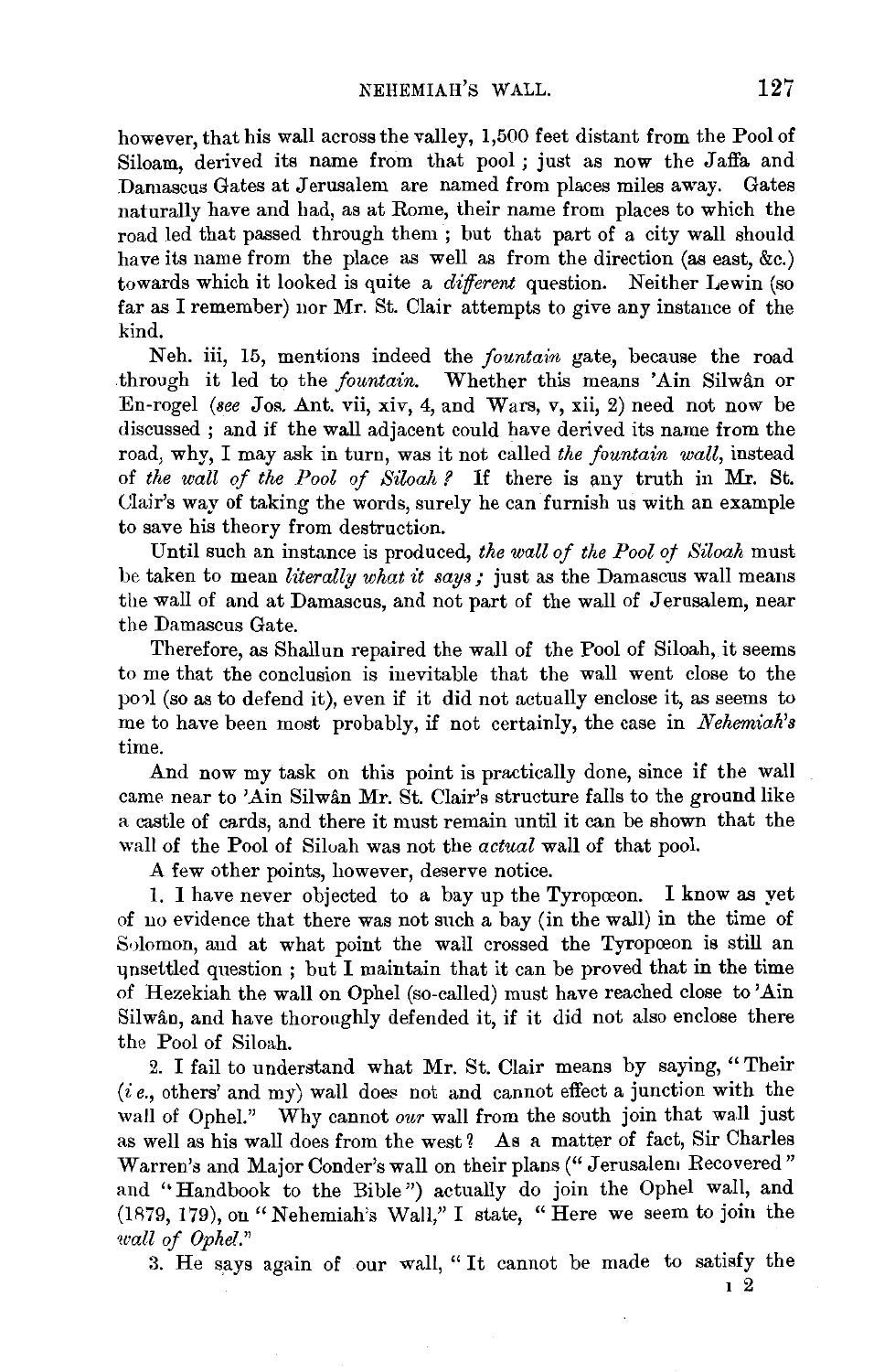descriptions in Nehemiah." What does this mean? If it means we cannot show "corners and turnings," I would observe that no reasonable person would expect to find such underground remains before the required excavations are made.

4. I believe the wall of Josephus had (as Mr. St. Clair says) a bend *above* Siloam ; but this in no way prevented the wall afterwards going down to Siloam, and there enclosing the *spring* (.Josephus's word) of Siloam, as seems probable from the fact that Simon held that spring.

5. After Mr. St. Clair's procession from the west reaches the Ophel ridge, we do not read of their passing any point named on the repaired wall. Why, then, after my procession reaches the same ridge from the south, is it to be required to pass any point named on the same repaired wall? It seems arbitrary to demand more from us than from himself. Evidently once on the ridge of Ophel the procession kept to it.

6. I am *confident* that the wall came *near to* the Pool of Siloah (though I have never insisted on its *inclosing* it), because *the wall of the pool* is distinctly stated to have been repaired. Mr. St. Clair is wrong when he says *(supra, 47)* I argue "that Josephus must mean this because he speaks of the wall bending thence again." As I am cautious about trusting Josephus, let me say I take him to prove that the wall came *near* to Siloam in *his* own time, but as to Nehemiah's time I do not care to ask on this point what Josephus thought.

7. I see no object in attempting to add details, without further evidence, to the line I adopted on p. 179 in *Quarterly Statement,* 1879. My reason is given in 3, above.

8. Where do I say " the wall of Ophel extended further east than Warren found it?" That it extended further south than he traced it is, I imagine, admitted now by everybody who writes on Jerusalem, except Mr. St. Clair. I quoted two passages from the Bible to prove that before the time of Nehemiah there was a wall on Ophel due west of the Virgin's Fount or Gihon. One of these (2 Chron. xxxiii, 14) Mr. St. Clair passes over in silence, not seeing (I suppose) how to get over it. The other (xxxii, 30), which speaks of Hezekiah's stopping Gihon, &c., he explains in an amusing manner, being unwilling to admit that the Jewish King made the tunnel through Ophel in order to prevent an enemy using the waters from Gihon. While he admits that Schick's aqueduct at that time carried water into the Tyropœon, he supposes that the waters sometimes could not rise high enough to flow into it, and that therefore the tunnel was made through the hill at a lower level for the waters to flow more constantly.

This beats all the odd notions one has heard of about Jerusalem. The difference of level between the bottom of the aqueduct and the water in the tunnel cannot be much more than 12 inches, though really the more the better *(see* "Defence of the Gutter"), and yet merely for this gain of about 12 inches Hezekiah is made to cut through the rock a tunnel 1,700 feet long.

Now, from what I have seen and heard cf Gihon for some years,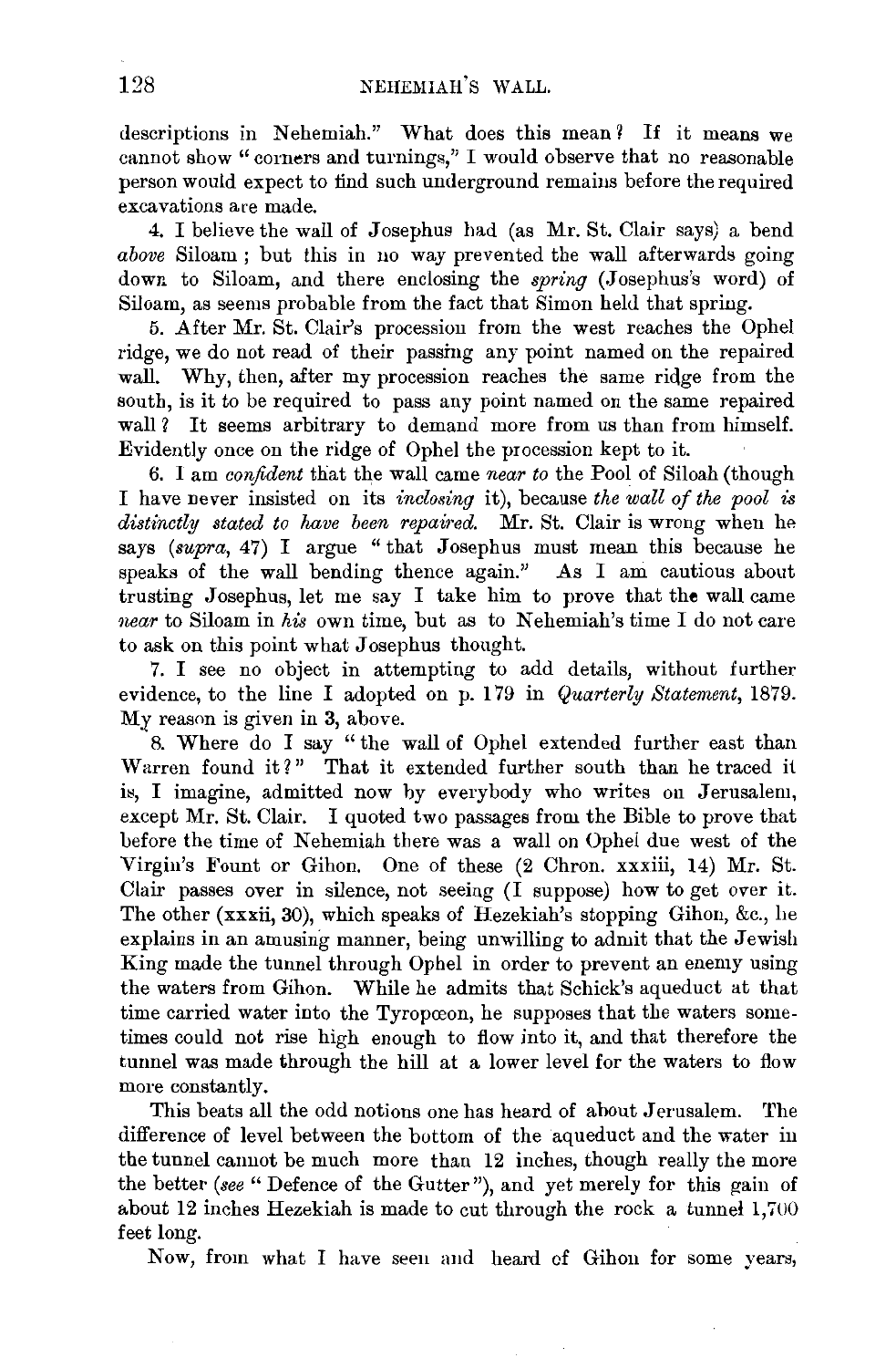I hereby certify Mr. St. Clair that it is a well-conducted spring, and, though remittent, still always obedient to natural laws and ready in old time to rise at a moment's notice all the inches necessary to reach the higher aqueduct ; and more than this, to remain at that height unless emptied by over-drawing. Indeed, I venture to assert that the tunnel was made by Hezekiah because the waters would persistently *rise*, not because they would *not,* and not only rise, but also *overflow;* so that Hezekiah, do what he might, could not prevent their flowing and overflowing as usual, any more than he could by the plug stop En-rogel from overflowing after heavy rains. Therefore Hezekiah was forced to make the tunnel through Ophel to the Pool of Siloah, where the Assyrians could not get at the water.

It is this same Gihon that leads Kitto to observe, "It curiously shows how deficient men of liberal education and even eminent scholars are generally in knowledge of natural science." I believe, however, that Mr St. Clair knows of the latter more than I do. He made "only a guess," intent at the time on his double wall with its corners and turnings, unless, it may be, his feeble defence was *meant* to portend his speedy abandonment of his strange theory.

Let me add that Schick's aqueduct carried (I believe) water to the King's Pool, below the later Pool of Siloah, in the Tyropceon, and that Hezekiah's tunnel carried water into the ditch (Isaiah xxii, 11) or Pool of Siloah, just below 'Ain Silwân. Further, Mr. St. Clair fails to tell us what Hezekiah (2 Chron. xxxii, 30) was going to gain by stopping the upper outlet of Gihon (at the Virgin's Fount) *in peace*, or even in war, if the Assyrian could draw the water lower down, at the Pool of Siloah.

9. Mr. St. Clair very prudently does not attempt to meet any of the proofs I have brought forward from time to time showing that the City of David, or the Acra of I Maccabees, or the Acra of Josephus, was solely on Ophel (so called), south of the temple. He "accepts," he says, "Warren's Acra;" as if that were enough (1889, 90).

10. Mr. St. Clair's explanation of  $d\mu\phi$ *i* $k\nu\rho\tau$ os is also curious. He says it means *doubly curved,* and, therefore, counting the inner curve, he asks why it may not mean *crescent-shaped* as well as *gibbous.* Such ingenuity would enable this word to be applicable to the moon at any time except the moment when it is just half-moon. The Greeks, however, had three words to describe forms similar to the phases of the moon when less than full-αμφίκυρτος, gibbous, μηνοειδής, crescent-shaped, διχότομος, cut in half. I hardly think the lexicographers will accept this latest interpretation for the first word.

I have corrected enough errors, and will only add that I did not say that the throne of the governor *was* the gate of Ephraim, but that I believed it marked the position of the latter gate. Again, I did not say that a builder *invariably* began where the preceding builder ended, but that the expression *after him* (which is not *invariably* used) seemed, when *it* is *used,* to indicate that the fresh builder began where the preceding one ende<l.